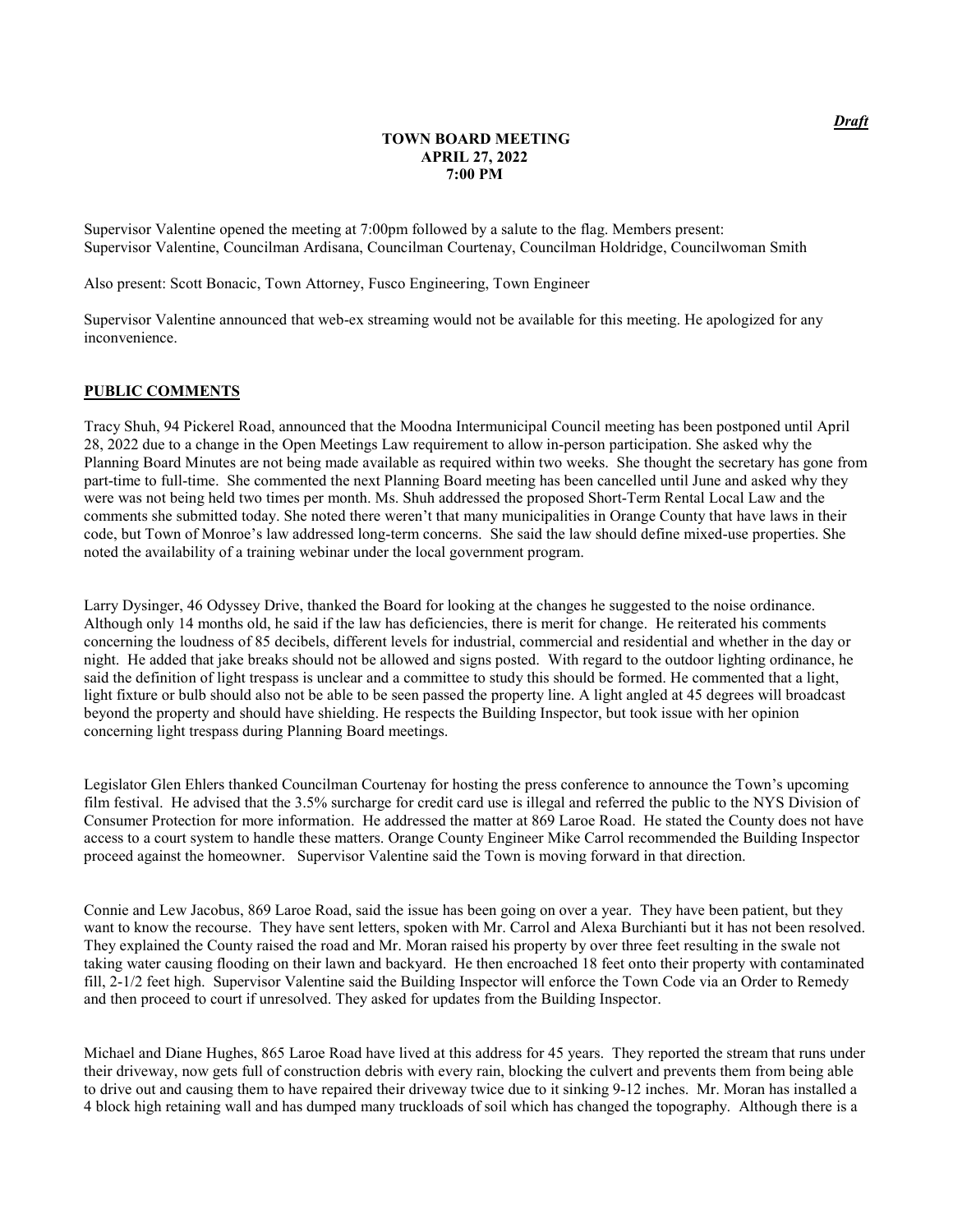stop work order, he has been blatant about continuing to dump. They asked if anything will be done. Supervisor Valentine said he will bring this back to the Building Inspector.

Lydia Cuadros, Creamery Pond, asked via FB asked why the Town Board didn't vote on the matter of the Sugar Loaf Square. Supervisor Valentine explained the matter did not require a vote be taken.

# **PRESENTATIONS**

Louis Abramson, CHJI founder, addressed the Town Board concerning his support group for those battling prostate cancer. As the second most common form of cancer in men, he said it is a dire state of affairs and needs more awareness. He thanked the Town Board and community for their support of the event that brought doctors along with a car show last year at the SLPAC. He asked to use the senior center as a community focal point to enhance dignity and support. He would like to provide presentations on health topics by health providers. There would be no fee for attendance which would include refreshments. He announced an upcoming community event on May 14th, 9am-2pm at Otisville Park and the upcoming Cruise for a Cause to be held at the SLPAC on July 24, 2022.

Veteran Chris Meyer, representing the Savage Wonder Festival, explained the event is an opportunity for acclaimed Veteran artists to perform in different media, including music, film, poetry, spoken work, and dance. He said there is no better location than the Sugar Loaf Performing Arts Center to provide this unique opportunity for the huge veteran's artistic community to perform on three stages. The modest first year expects over 3,000 people to coincide with the Sugar Loaf Spring Festival, which will include road closure in the area to through traffic. Parking issue work-arounds are being planned to take pressure off of the hamlet, with shuttles from the Oceane Vineyards property. Carpooling is being encouraged. Sponsors include I-Heart Radio and WPDH, with all proceeds going to veteran non-profits. He thanked the Town for facilitating the fiber optics to handle the event, and as a value added, the organization with donate a projector and cocktail tables to the theater. He thanked community member Steve Smith and Chief Doellinger for all their help. Councilman Courtenay thanked Chris for his service and thought it was a great way to give back to the veterans. Councilwoman Smith said she hopes for their success and return to the SLPAC in the future.

# **ACCEPTANCE OF MEETING MINUTES**

**ON A MOTION OFFERED BY** Councilwoman Smith and second by Councilman Courtenay to accept the Minutes of the Town Board Meeting of April 13, 2022 as presented by Town Clerk Zappala.

# **VOTE: AYES (5): Valentine, Ardisana, Courtenay, Holdridge, Smith <b>ADOPTED**

# **PEDDLR'S PERMIT APPLICATION**

Supervisor Valentine discussed the application from Hudson Valley Environmental to distribute water test kits free of charge on door steps. There would be no direct contact.

**ON A MOTION OFFERED BY** Councilman Holdridge and second by Councilman Courtenay to approve the one-month peddler's permit for Hudson Valley Environmental.

# **VOTE: AYES (4): Valentine, Ardisana, Courtenay, Holdridge, NAY (1): Smith <b>ADOPTED**

# **TRANSIENT MERCHANT – ONE DAY PERMIT FEE**

**ON A MOTION OFFERED BY** Councilwoman Smith and second by Councilman Courtenay to adopt a One-day Transient Merchant Permit Fee in the amount of \$25.00.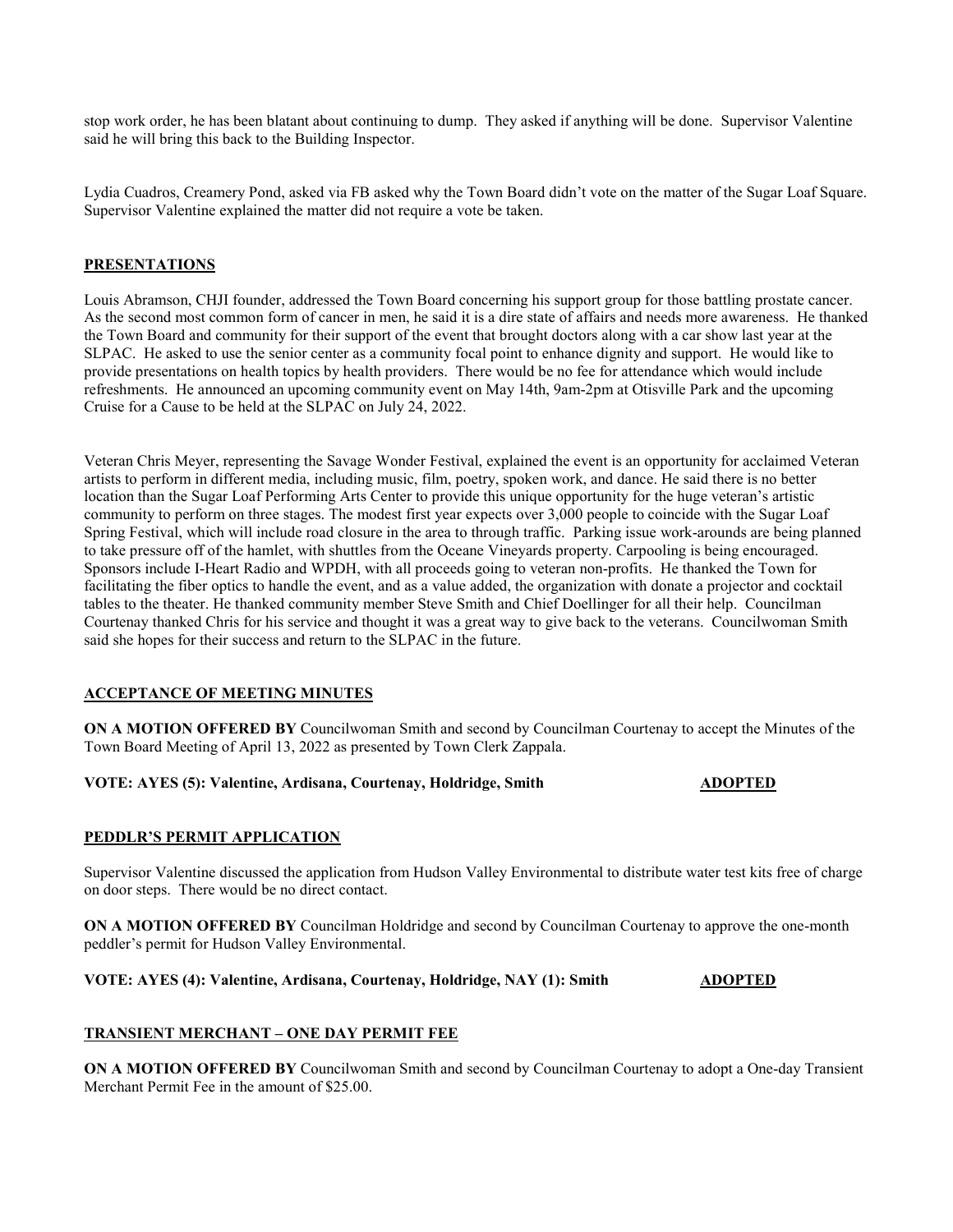# **VOTE: AYES (5): Valentine, Ardisana, Courtenay, Holdridge, Smith ADOPTED**

# **INTRODUCTORY LOCAL LAW NO. 1 OF 2022, A LOCAL LAW ADDING CHAPTER 77A ENTITLED "SHORT-TERM RENTALS" TO THE TOWN CODE OF THE TOWN OF CHESTER**

The matter was tabled as Supervisor Valentine said the Town Board is going to have discussions on any deficiencies identified in the proposed local law before adopting a final version.

# **RESIGNATIONS**

Supervisor Valentine read the resignation letters received by Chief Doellinger.

**ON A MOTION OFFERED BY** Councilwoman Smith and second by Councilman Courtenay to accept the resignation of Sgt. Slowick, effective April 21, 2022.

# **VOTE: AYES (5): Valentine, Ardisana, Courtenay, Holdridge, Smith ADOPTED**

**ON A MOTION OFFERED BY** Councilwoman Smith and second by Councilman Holdridge to accept the resignation of Officer Stenta, effective March 24, 2022.

# **VOTE: AYES (5): Valentine, Ardisana, Courtenay, Holdridge, Smith <b>ADOPTED**

# **PBA CONTRACT AMENDMENT – K9**

Supervisor Valentine stated the contract was in line with standard procedure.

**ON A MOTION OFFERED BY** Councilwoman Smith and second by Councilman Courtenay to approve the PBA Contract Amendment – K9.

**VOTE: AYES (5): Valentine, Ardisana, Courtenay, Holdridge, Smith ADOPTED**

# **SUGAR LOAF PERFORMING ARTS CENTER PATIO PAVER QUOTES**

Supervisor Valentine provided the Board with three quotes received to repair the patio pavers at the Sugar Loaf Performing Arts Center pavilion.

| Landworx | \$23,875.00 |
|----------|-------------|
| Kimiecik | 27,500.00   |
| Rivera's | 59,172.75   |

**ON A MOTION OFFERED BY** Councilwoman Smith and second by Councilman Courtenay to approve the patio paver repair work at the Sugar Loaf Performing Arts Center from Landworx in the amount of \$23,875.00

# **VOTE: AYES (5): Valentine, Ardisana, Courtenay, Holdridge, Smith ADOPTED**

# **ORANGE COUNTY DOH COMMUNITY HEALTH ASSESSMENT LISTENING SESSION**

Supervisor Valentine read the request from the OCDOH to utilize the Town Hall for one of their 23 regional listening session to gain feedback to create a Community Health Assessment. This plan is conducted every three years, in accordance with the NYS Health Prevention Agenda. It has been scheduled for May 18, 2022 from 6-8pm. More information will be made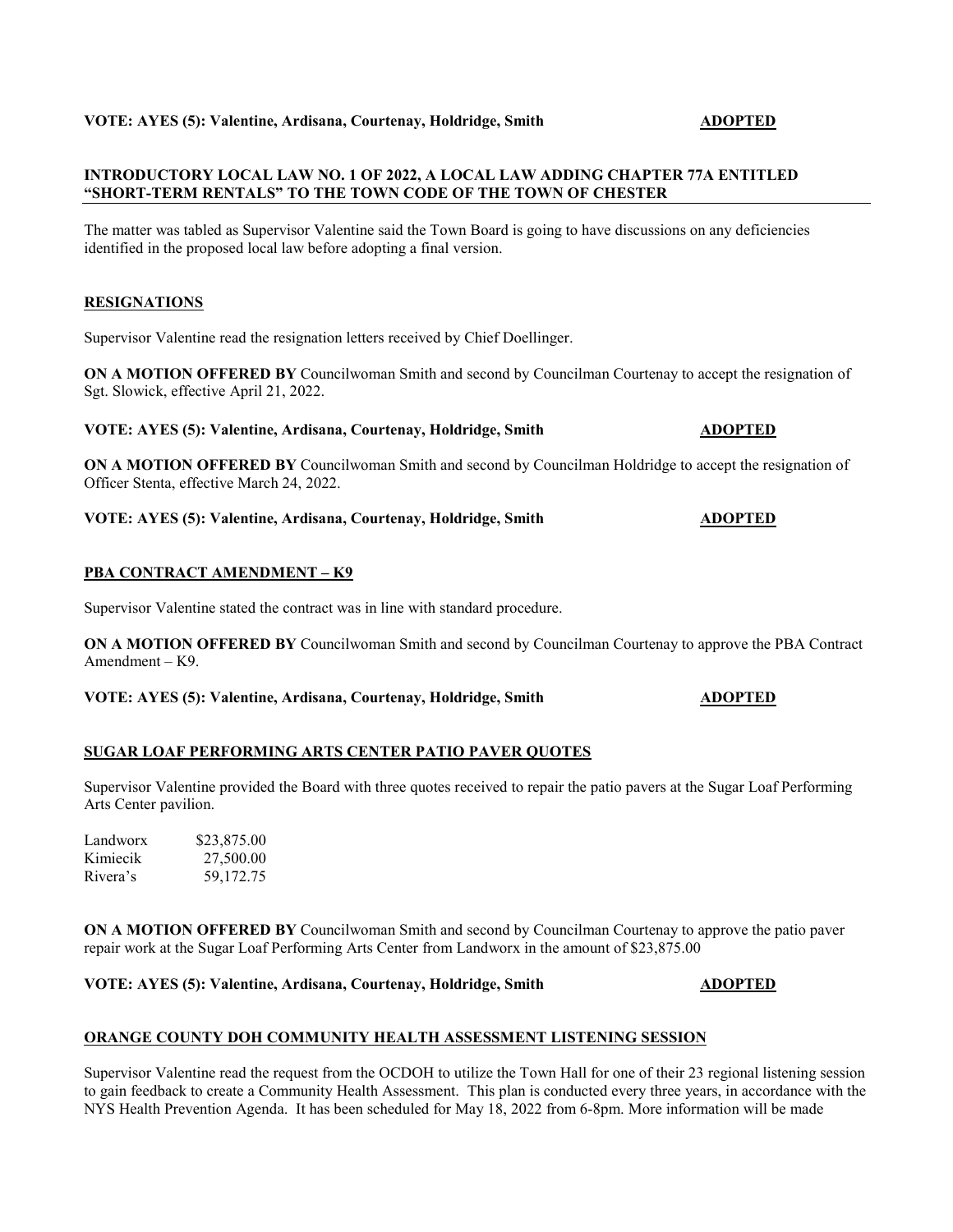available on the Town's website and at the Town Clerk's office.

# **REPORTS**

Supervisor Valentine read the following reports into the Minutes.

### Engineer's Development Report

- 1. Greens at Chester: SWPPP systems working well. Waiting for plans to distribute for transportation corporation. Investigating ground water with Highway Superintendent.
- 2. Cappelli Sports (Primo Sports): SWPPP working well. We requested no parking signs installed by developer as per plans.
- 3. Prepared estimate for generator for Senior Building.
- 4. Working on estimate for Walton Lake Water District Board.
- 5. Finalizing bid for ADA PAC CDBG grant. Bid date June 9, 2022.

### Highway Department

The Highway Department has been working on the following:

Tree trimming Road side cleanup Catch basin and culvert pipe repair/replacements Truck repair/police vehicle maintenance Some plows and sanders have been removed. We feel that there probably will not be any further plowable snow events.

The annual tire dumpster has been requested to be delivered on April 29th. That service will be available to the Town residents from May 2nd through May 13th at the Highway Department during the business hours of 7:00am - 3:00pm. Monday through Friday.

The Local 284 agreement has not yet been submitted because we are waiting for price quotes. With the instability of the cost of gas and oil, a true number hasn't been received. This document will be forthcoming as more becomes available to us.

## Water Administrator's Report

Water Administrator Becker received a quote from Frey Drilling to remove the casing on the Sugar Loaf well using a special rig at a cost of as much as \$5,000 for a mobilization fee. He will try to obtain other quotes. He said there is a three-month delay to get back online, but OCDOH has given approval to use the other water source. He is waiting on lighting quotes for the plants and alarm system upgrades. He added the Walton Lake Estates District project may have to wait on a source of additional funding before proceeding further.

### **EXECUTIVE SESSION**

**ON A MOTION OFFERED BY** Councilwoman Smith and second by Councilman Ardisana to enter into an Executive Session at 8:16pm on the matter of the Sherman Litigation and Highway Department contract.

### **VOTE: AYES (5): Valentine, Ardisana, Courtenay, Holdridge, Smith ADOPTED**